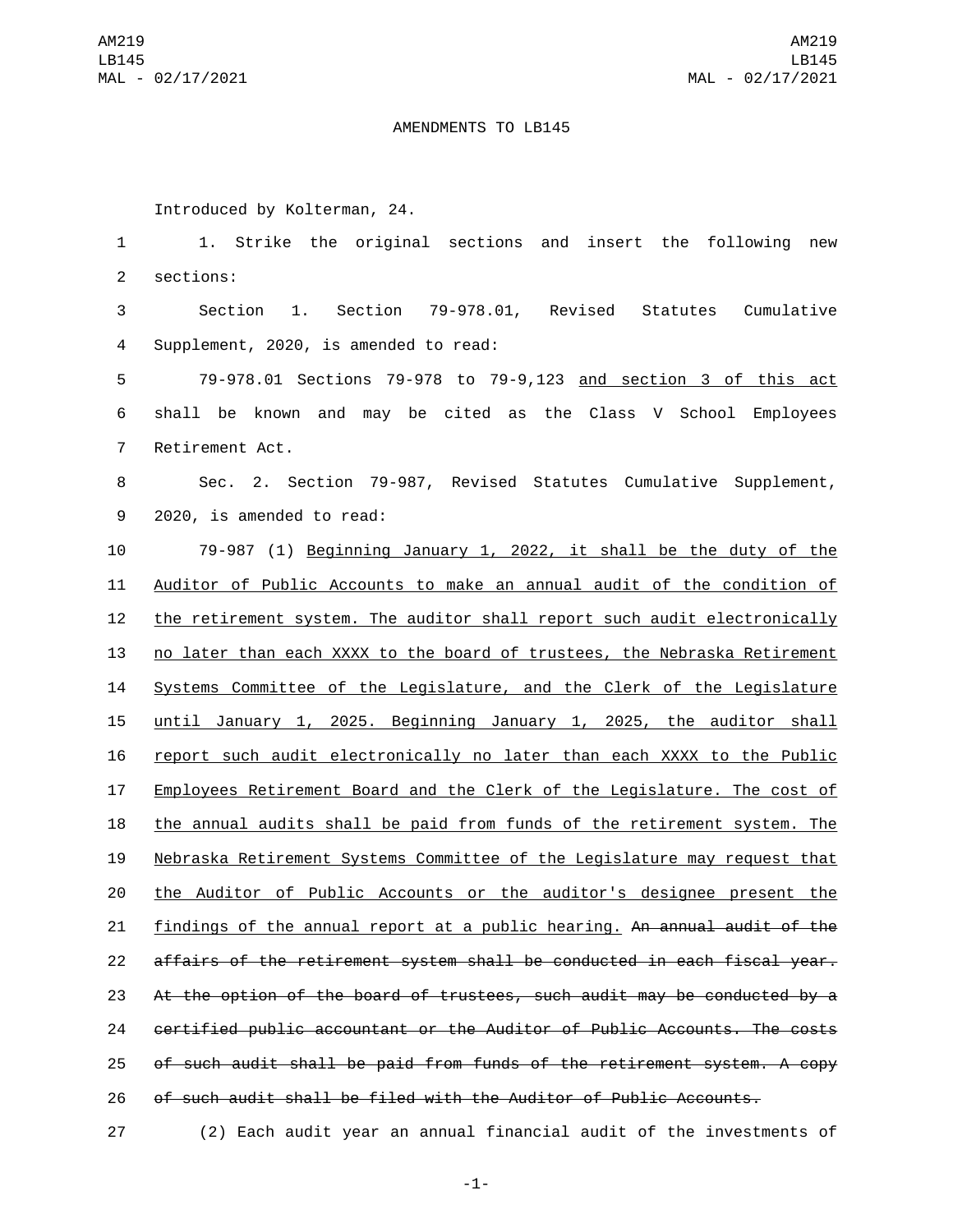the retirement system shall be conducted. At the option of the council, such audit may be conducted by a certified public accountant or the Auditor of Public Accounts. The costs of such audit shall be paid from funds of the retirement system. A copy of such audit shall be filed with the board of trustees and the Auditor of Public Accounts.

 $(3)(a)$   $(3)$  Beginning May 1, 2017, and until May 1, 2018, if such retirement plan is a defined benefit plan, the board of trustees shall cause to be prepared an annual report and the administrator shall file the same with the Public Employees Retirement Board and submit to the members of the Nebraska Retirement Systems Committee of the Legislature a copy of such report. Beginning May 1, 2018, and until July 1, 2021, the board of trustees shall cause to be prepared an annual report and the administrator shall file the same with the Auditor of Public Accounts and submit to the members of the Nebraska Retirement Systems Committee of the Legislature a copy of such report. The report submitted to the committee and the Auditor of Public Accounts shall be submitted electronically. The report shall consist of a full actuarial analysis of each such retirement plan established pursuant to section 79-979. The analysis shall be prepared by an independent private organization or public entity employing actuaries who are members of the American Academy of Actuaries and meet the academy's qualification standards to render a statement of actuarial opinion, and which organization or entity has demonstrated expertise to perform this type of analysis and is unrelated to any organization offering investment advice or which provides investment management services to the retirement plan. The report shall be presented to the Nebraska Retirement Systems Committee of the Legislature at a 27 public hearing.

 (b) Beginning July 1, 2021, the board of trustees shall file with the Auditor of Public Accounts an electronic copy of the annual actuarial investigation of the retirement system prepared pursuant to section 79-984 and submit electronically a copy of such investigation to the

-2-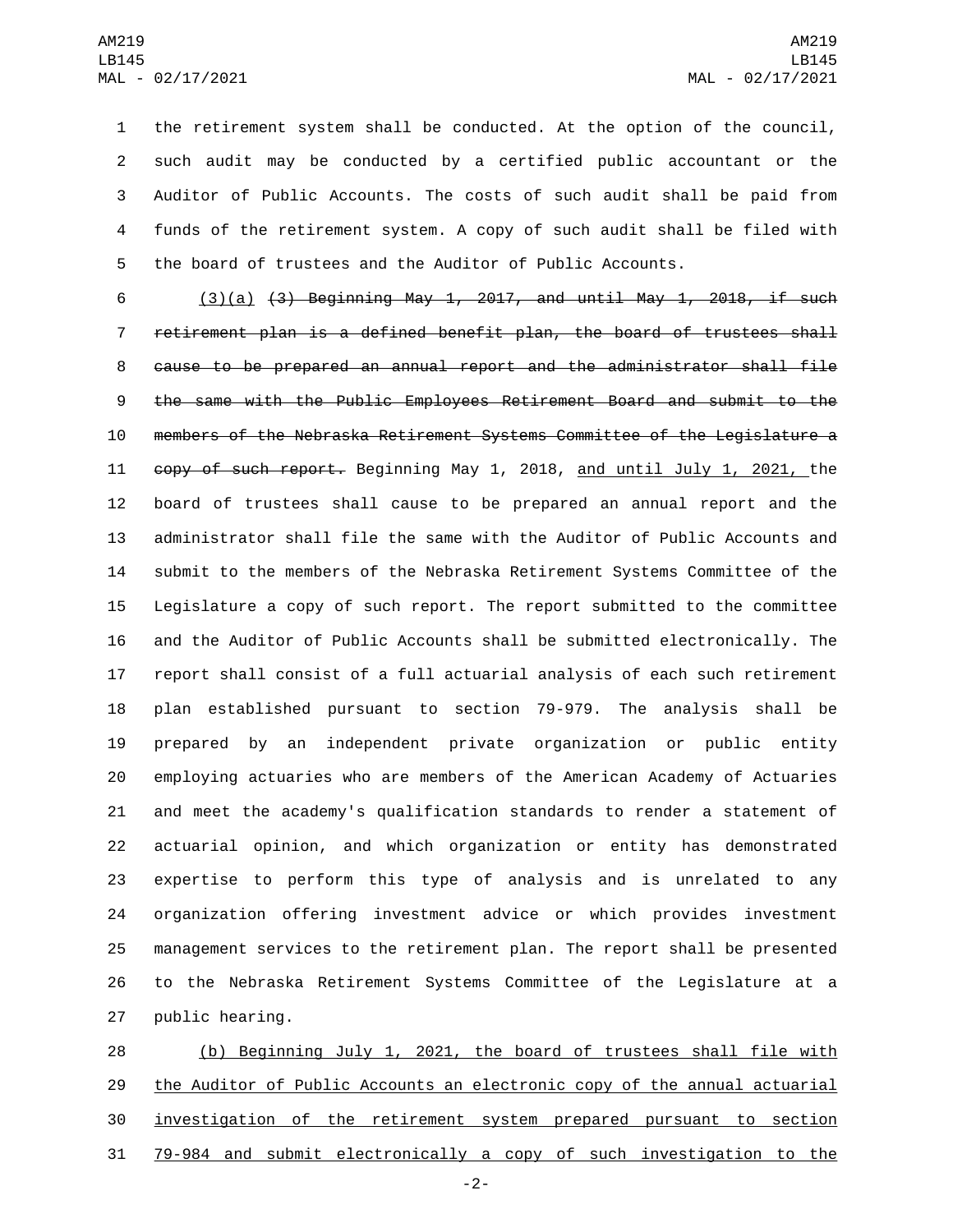Nebraska Retirement Systems Committee of the Legislature. (4) Each school district with a retirement system under the Class V School Employees Retirement Act shall comply with the reporting and 4 filing requirements set forth in section 13-2402. Sec. 3. (1) The Legislature finds that following completion and submission of the work plan by the Public Employees Retirement Board pursuant to section 79-9,121, additional issues have emerged related to transfer of the management of the Class V School Employees Retirement System to the Public Employees Retirement Board. Further examination and evaluation are necessary and shall be completed by the entities described 11 in this section. Such additional examination and evaluation shall 12 include, but not be limited to: (a) Completion of a compliance audit of the retirement system as 14 described in this section; (b) Completion of the audits of the retirement system by the Auditor of Public Accounts pursuant to subsection (1) of section 79-987; and (c) Identification and examination of issues by the Public Employees Retirement Board as described in subsection (8) of this section. (2) The board of trustees shall obtain a compliance audit of the retirement system to be completed no later than November 15, 2021. The compliance audit shall be in addition to the annual audit conducted by the Auditor of Public Accounts pursuant to subsection (1) of section 23 79-987. (3) The compliance audit shall include an examination of records, files, and any other documents or resources of the retirement system and an evaluation of all policies and procedures of the retirement system, 27 the school district, the board of education, and the board of trustees related to the administration and operation of the retirement system to determine compliance with all state and federal laws. The compliance audit shall also include, but not be limited to, an examination and 31 evaluation of: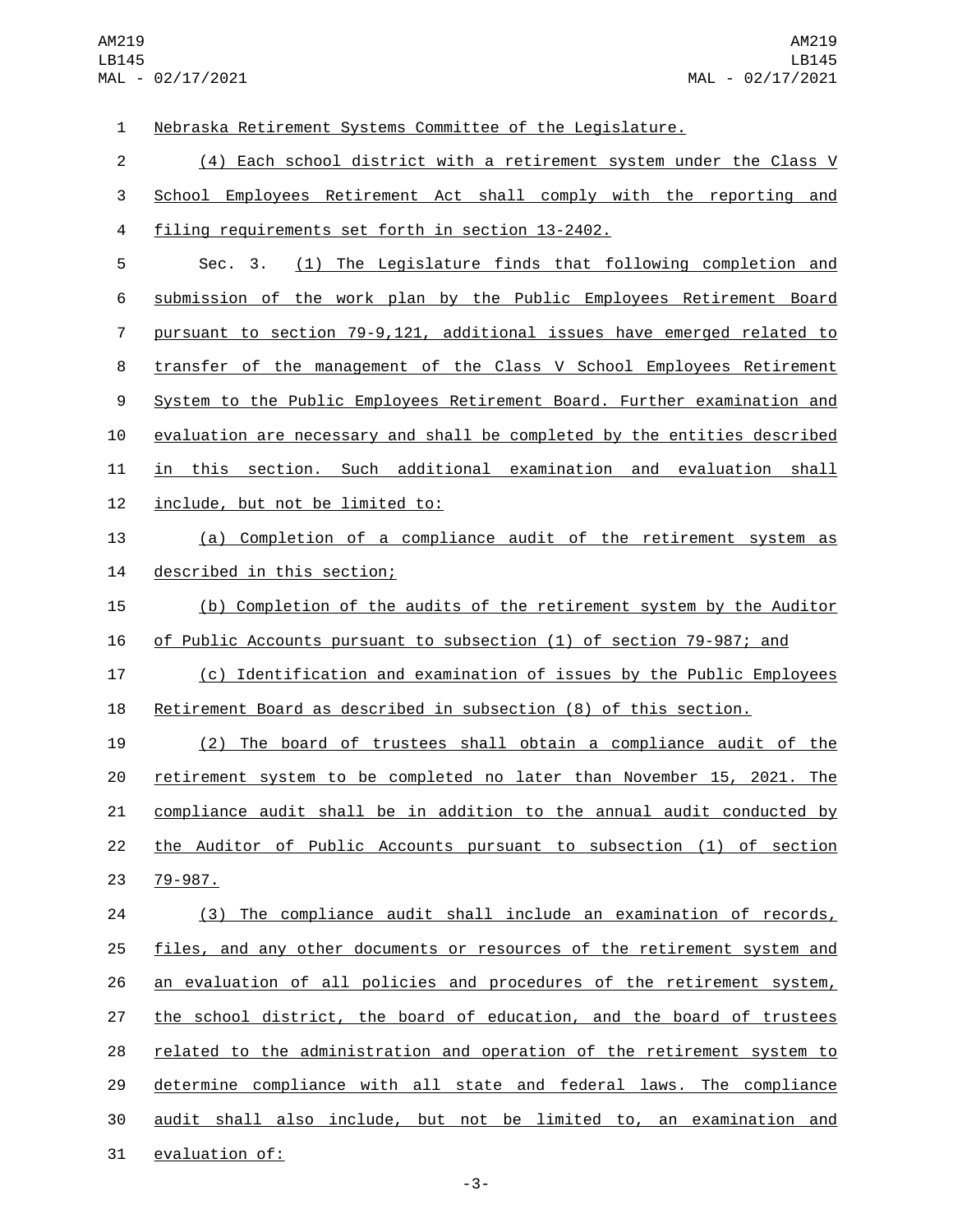| $\mathbf{1}$   | (a) Eligibility and enrollment to ensure eligible individuals are         |
|----------------|---------------------------------------------------------------------------|
| $\overline{c}$ | properly and timely enrolled in the plan;                                 |
| 3              | (b) Contributions, compensation, service hours, and other records to      |
| 4              | ensure that members are making the correct contributions, that only       |
| 5              | eligible compensation and eligible service hours are reported at the time |
| 6              | and in the manner specified in plan documents, and that only the          |
| 7              | authorized interest or interest credits are being recorded;               |
| 8              | (c) Termination of employment to ensure that only terminated members      |
| 9              | are taking distributions from the plan at the time and in the manner      |
| 10             | specified in the plan documents;                                          |
| 11             | Reemployment after retirement to ensure that retirees who<br>(d)          |
| 12             | reemploy have complied with plan documents;                               |
| 13             | (e) Benefit calculations and benefit payments to ensure that the          |
| 14             | correct benefits are calculated for members and paid on a timely basis;   |
| 15             | and                                                                       |
| 16             | (f) Disability retirements to ensure:                                     |
| 17             | (i) The determination of the member's disability status and any           |
| 18             | accrual of additional disability benefits due to deferred distribution of |
| 19             | such benefits are conducted in accordance with the act; and               |
| 20             | (ii) The amount of the disability retirement benefits is correctly        |
| 21             | calculated for members and paid on a timely basis.                        |
| 22             | (4) The examination of each of the issues listed in subsection (3)        |
| 23             | of this section shall also include, but not be limited to, a review of:   |
| 24             | (a) The plan documents and training that the retirement system has        |
| 25             | provided to the employees to ensure proper compliance with the procedures |
| 26             | and processes;                                                            |
| 27             | (b) Oversight practices or processes used by the board of trustees        |
| 28             | administrator of the retirement system to identify whether the<br>and     |
| 29             | employer properly followed the plan documents; and                        |
| 30             | (c) Practices and processes used by the board of trustees and             |
| 31             | administrator of the retirement system to correct any errors made.        |

-4-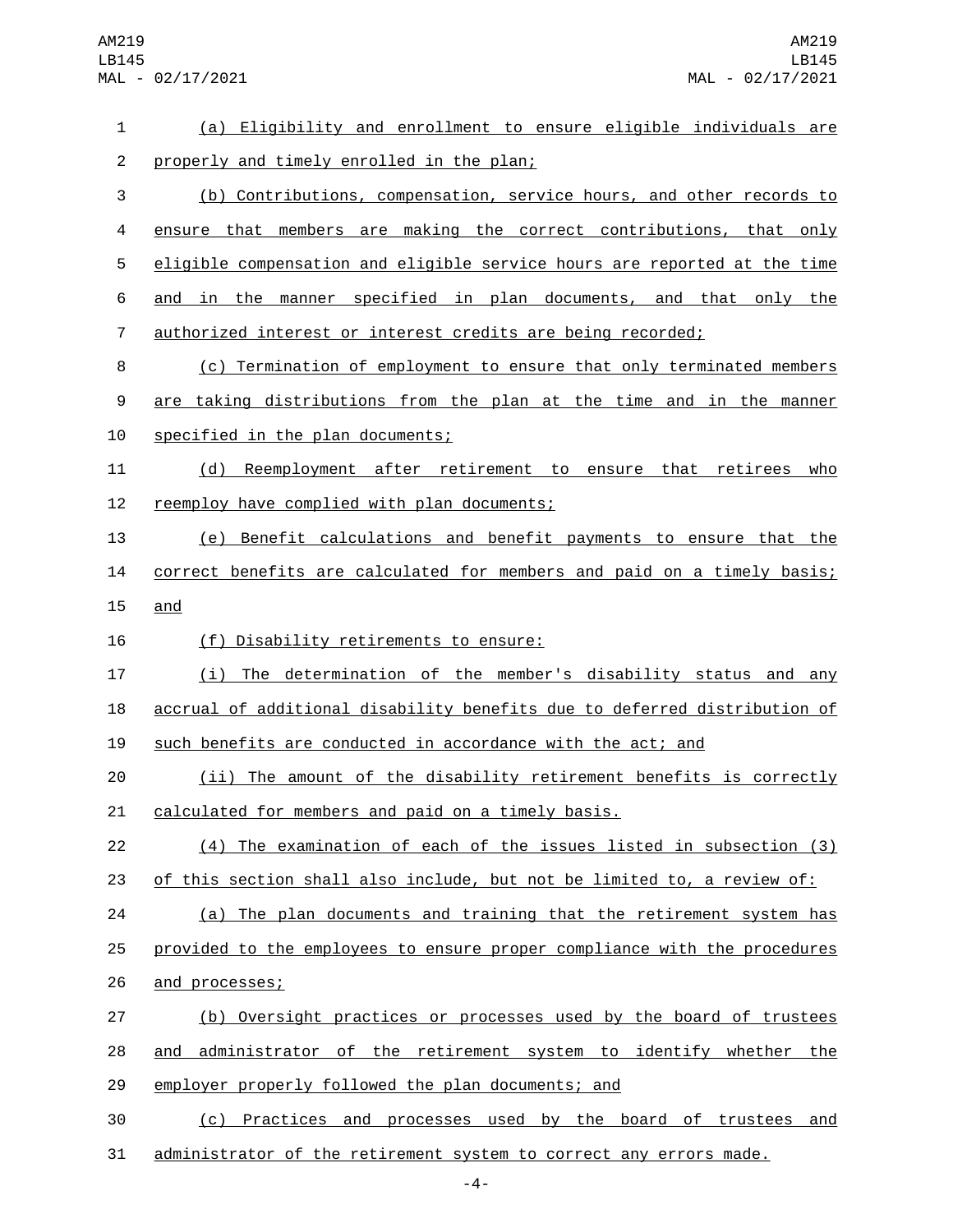(5) The board of trustees, board of education, school district, and 2 retirement system shall provide: (a) The compliance auditors with the documents identified in this section and access to personnel who perform or have knowledge of duties 5 related to the practices, procedures, operations, and administration of the retirement system to facilitate timely completion of the compliance 7 audit; and (b) The Auditor of Public Accounts with documents and access to personnel as requested by the auditor to facilitate timely completion of the audit required by subsection (1) of section 79-987. (6) Expenses related to obtaining the compliance audit and the audit conducted by the Auditor of Public Accounts described in subsection (1) of section 79-987 shall be charged to the retirement system. (7) The board of trustees shall submit an electronic copy of the compliance audit report to the Clerk of the Legislature, the board of education, the Nebraska Retirement Systems Committee of the Legislature, the Governor, and the Public Employees Retirement Board no later than November 1, 2021. The compliance audit report shall be presented to the Nebraska Retirement Systems Committee of the Legislature at a public 20 hearing. (8)(a) The Public Employees Retirement Board shall identify and examine additional issues which have emerged since the completion of the work plan conducted pursuant to section 79-9,121. Such identification and examination shall include, but are not limited to, issues related to the transition and transfer of management of the Class V School Employees Retirement System to the Public Employees Retirement Board and the board's duties to administer such retirement system pursuant to section 84-1503 in a manner which will maintain the transferred retirement system plan's status as a qualified plan and address any concerns in meeting the

- Public Employees Retirement Board's fiduciary duties and responsibilities
- pursuant to section  $84-1503.02$ .
- -5-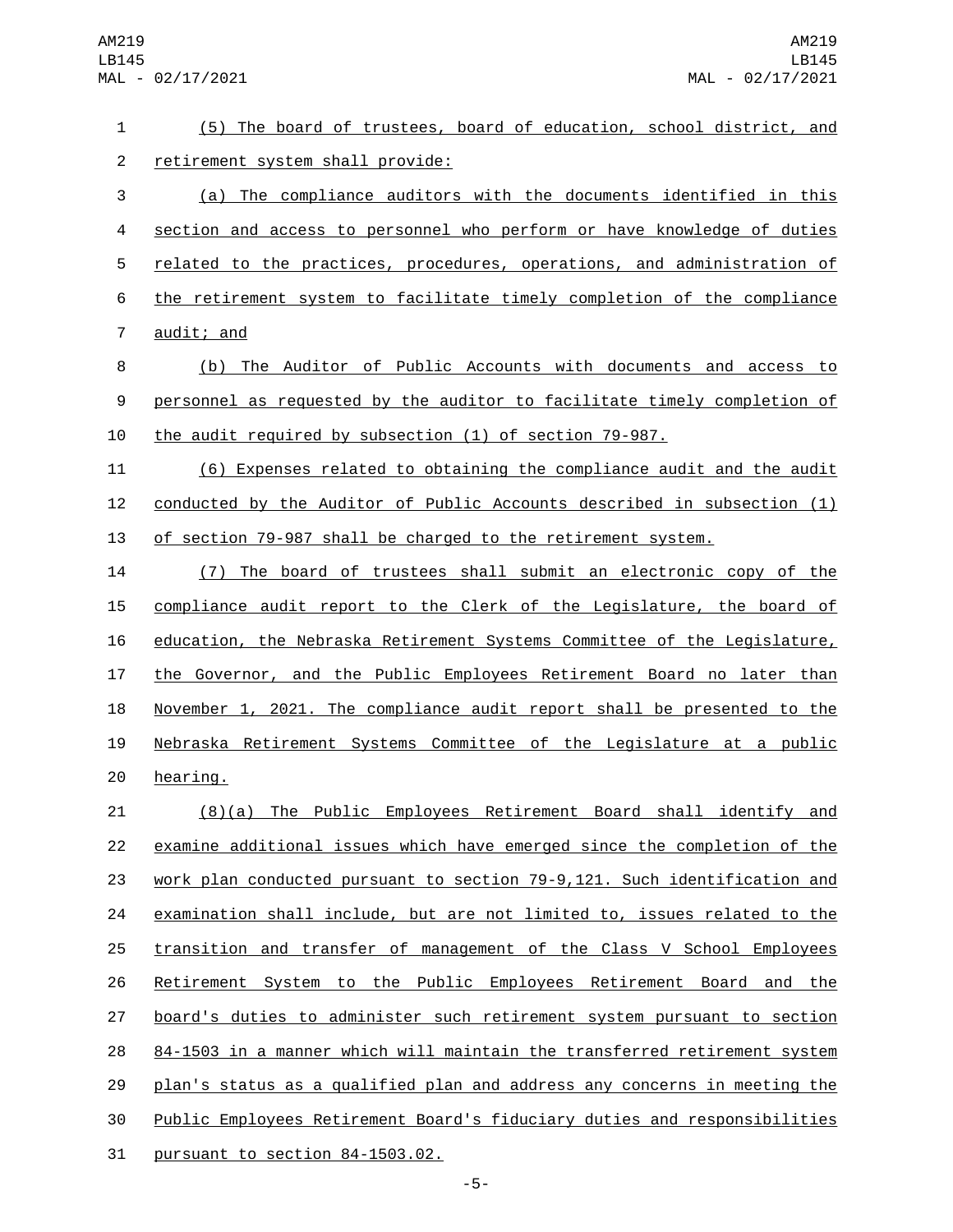(b) The Public Employees Retirement Board may retain the services of 2 consultants, if necessary, to carry out its responsibilities under this 3 subsection. (c) The Public Employees Retirement Board shall timely respond to any written communications from the Nebraska Retirement Systems Committee

 of the Legislature regarding its ongoing examinations under this subsection and advise the committee if additional areas of examination related to the transfer of management as required under this section 9 should be addressed.

 (d) The Public Employees Retirement Board may bill the employer of any Class V school employees retirement system established under the Class V School Employees Retirement Act on a quarterly basis as provided in section 79-9,123 for all services and related expenses incurred in carrying out its responsibilities under this section.

 Sec. 4. Section 79-9,122, Revised Statutes Cumulative Supplement, 2020, is amended to read:

 79-9,122 (1) The Class V School Employees Retirement System Management Work Plan Fund is created. The purpose of the fund is to transfer funds as specified in this section. The fund shall consist of the amounts transferred from the employer of any Class V school employees retirement system established under the Class V School Employees 22 Retirement Act and which existed on January 1, 2019, for all work performed by the Public Employees Retirement Board for services and related expenses in completion of the work described in section 79-9,121 and section 3 of this act. The fund shall be administered by the Nebraska Public Employees Retirement Systems. Any money in the fund available for investment shall be invested by the state investment officer pursuant to the Nebraska Capital Expansion Act and the Nebraska State Funds 29 Investment Act.

 (2) The employer of any Class V school employees retirement system 31 established under the Class V School Employees Retirement Act and which

-6-